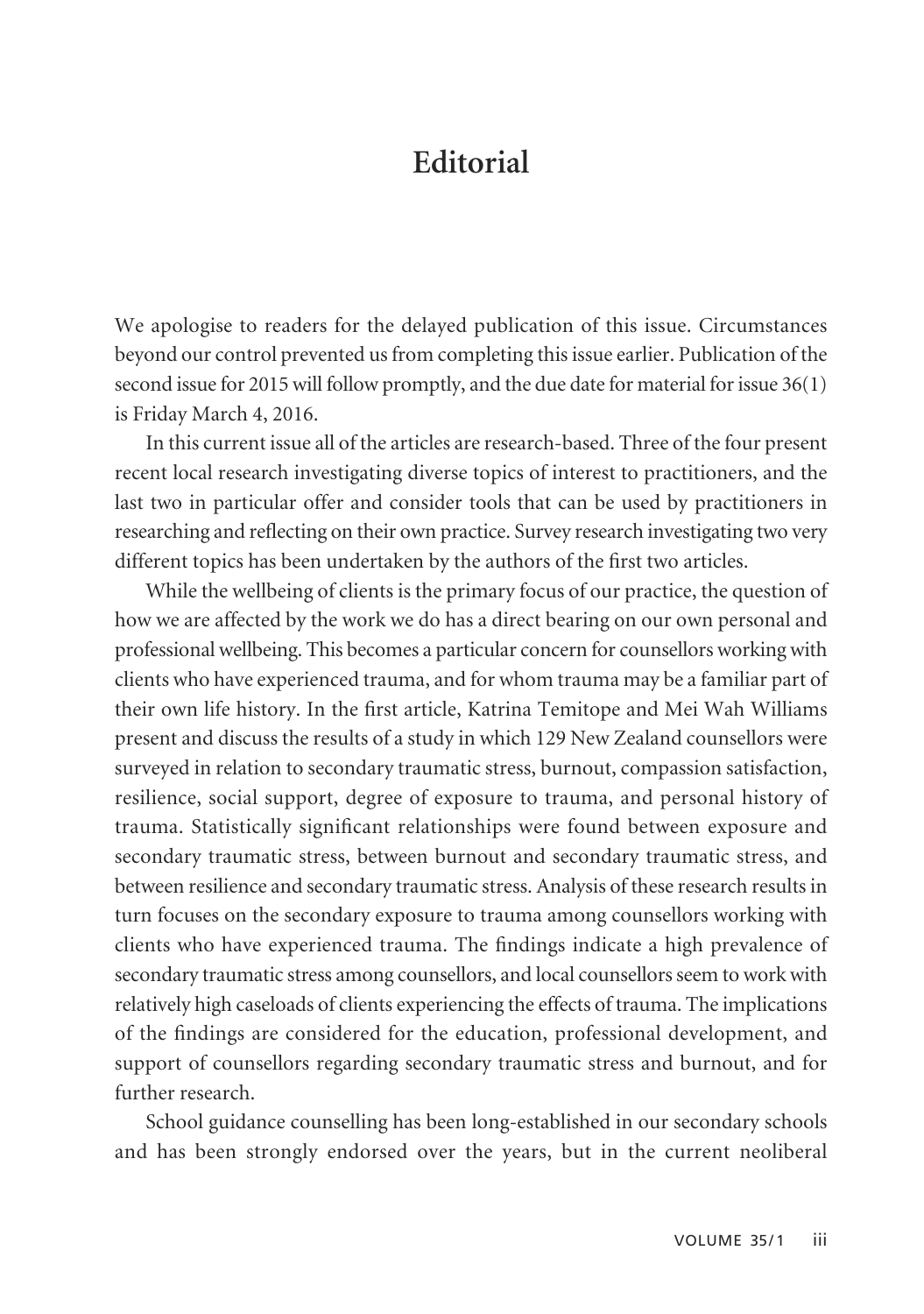environment there is an urgent need to develop a research base to support its provision, including both within-school and across-school evaluation studies. Making a contri bution to this development was the motivation for the small-scale study, the focus of the second article, which was undertaken by Kathie Crocket, Elmarie Kotzé and Mira Peter to seek the views of students on their experiences of school counselling. The authors describe challenges they encountered that limited the scope of this acrossschool study, particularly the relatively small number of young people who responded to the online survey. Nevertheless, the discussion of the results generated, of the nature of the research that has been undertaken into school counselling in the United Kingdom by a team at Strathclyde University, and of the potential for developing further, larger-scale research here in Aotearoa New Zealand makes valuable reading for all school counsellors and researchers in this field. As the authors note, they presented the results of this study at the National School Guidance Counsellors Conference in September 2014, and in the workshop they facilitated that followed it was clear that many school counsellors were already gathering data about aspects of their practice, client satisfaction and counsellor effectiveness in individual schools. This not only attests to their reflective practice as practitioner-researchers, but also augurs well for the development of across-school research on a larger scale.

The following article presents imaginative practice-based research undertaken by Irene Paton. In her desire to improve and expand her counselling skills, she arranged for an ongoing relationship with a supervisor who agreed to critique her work in specific areas by videotaping the counselling sessions, with the client's permission, and subsequently discussing those sessions. The counsellor-supervisor relationship was unexpectedly ruptured, leaving Irene without a supervisor and at a loss as to how to continue. Eventually she contracted for supervision with another supervisor and enlisted a trusted colleague for support as a research partner in undertaking a practicebased research project that would enable benefits to develop from this painful experience. This article focuses on the process and impact of the use of video recording as a tool in both counselling and supervisory relationships. This project was designed as a means of closely examining and attempting to improve professional practice. The unique value of this particular article lies not only in its examination of the pros and cons of using video recording and the encouragement it can offer readers to experiment with its use as a tool to enhance their reflection on their practice in supervision, but also its potential to inspire others to undertake practice-based research.

The final article in this issue, by Robert Manthei, is based on the paper he presented